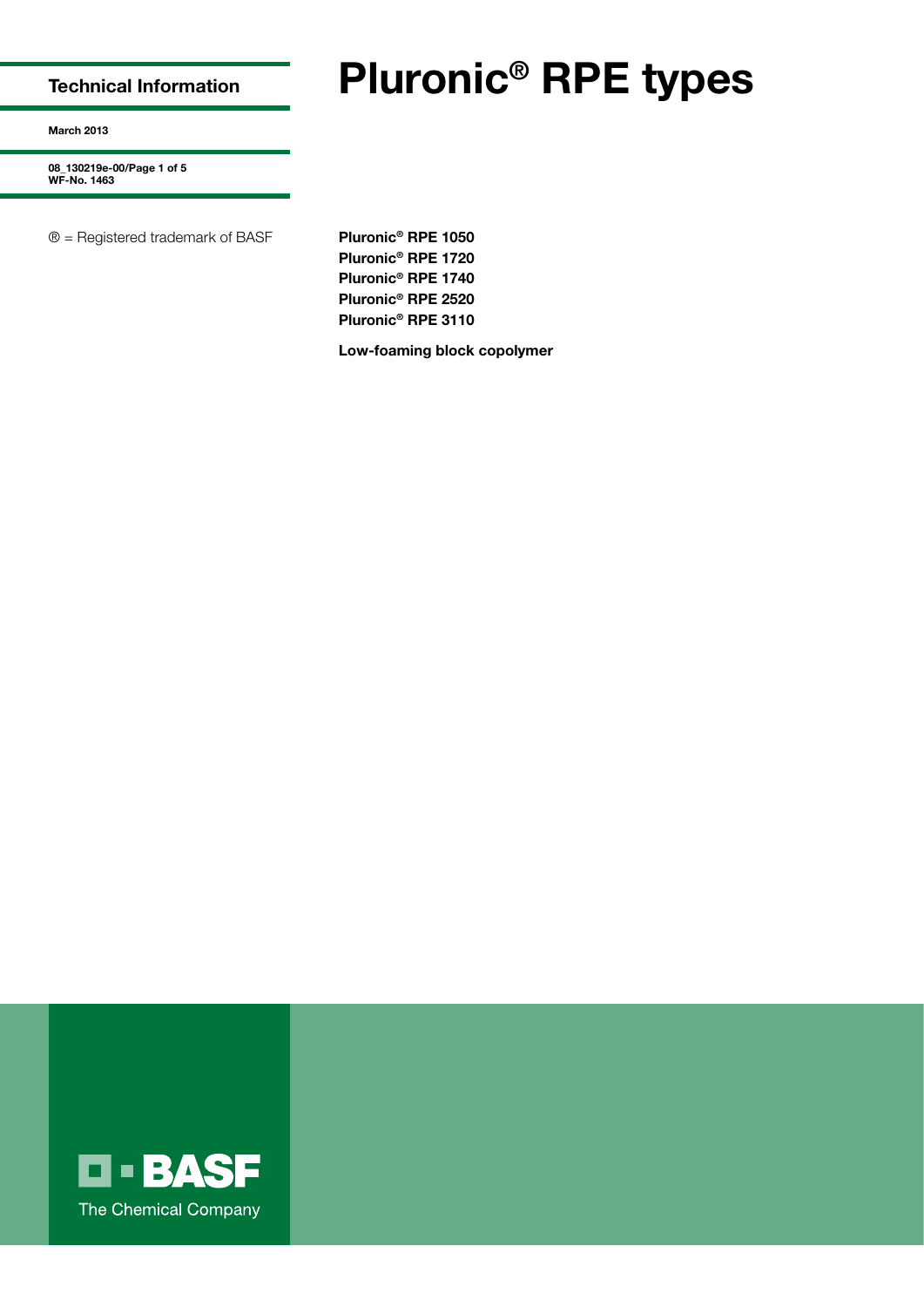**Chemical nature** The Pluronic<sup>®</sup> RPE types are nonionic surfactants. They consist of block copolymers in which the central polyethylene oxide block is flanked by two polypropylene oxide blocks, as shown by the following formula.

 $\mathsf{HO}(\mathsf{CH}(\mathsf{CH}_3)\mathsf{CH}_2\mathsf{O})_\mathsf{x}\text{--}(\mathsf{CH}_2\mathsf{CH}_2\mathsf{O})_\mathsf{y}\text{--}(\mathsf{CH}(\mathsf{CH}_3)\mathsf{CH}_2\mathsf{O})_\mathsf{x}\mathsf{H}$ 

## **Properties**

| Pluronic <sup>®</sup>                                               |                   | <b>RPE 1050</b> | <b>RPE 1720</b> | <b>RPE 1740</b> |
|---------------------------------------------------------------------|-------------------|-----------------|-----------------|-----------------|
| Physical form                                                       |                   | Liquid          | Liquid          | Liquid          |
| Average molar mass                                                  | q/mol             | approx. 1950    | approx. 2150    | approx. 2650    |
| Concentration                                                       | %                 | approx. 100     | approx. 100     | approx. 100     |
| Cloud point (EN 1890)*                                              |                   |                 |                 |                 |
| Method A                                                            | $\rm ^{\circ}C$   | approx. 70      | approx. 37      | approx. 50      |
| Method B                                                            | $^{\circ}C$       | approx. 57      |                 |                 |
| Method C                                                            | $\rm ^{\circ}C$   | approx. 45      |                 |                 |
| Method D                                                            | $^{\circ}C$       | approx. 66      | approx. 42      | approx. 53      |
| Method E                                                            | $^{\circ}C$       | approx. 64      | approx. 37      | approx. 47      |
| pH (EN 1262, Solution B)**                                          |                   | approx. 6       | approx. 7       | approx. 7       |
| Density (DIN 51757, Method A, 23 °C)                                | g/cm <sup>3</sup> | approx. 1.06    | approx. 1.02    | approx. 1.03    |
| Viscosity<br>(EN 12092, 23 °C, Brookfield, 60 rpm)                  | mPa·s             | approx. 430     | approx. 450     | approx. 600     |
| Setting point (DIN 51583)                                           | $^{\circ}C$       | approx. 3       | approx. -32     | approx. 9       |
| Wetting power (EN 1772, 23 °C,<br>2 g soda ash/l, 1 g surfactant/l) | S                 | >300            | > 300           | > 300           |
| Surface tension***<br>(EN 14370, 1 g/l, 23 °C)                      | mN/m              | approx. 47      | approx. 38      | approx. 41      |

## *\*\*\* Cloud point according to EN 1890:*

*Method A: 1 g surfactant + 100 g distilled water*

*Method B: 1 g surfactant + 100 g NaCl solution (c = 50 g/l)*

*Method C: 1 g surfactant + 100 g NaCl solution (c = 100 g/l) Method D: 5 g surfactant + 45 g ethylene glycol monobutyl ether solution* 

*(c = 250 g/l)*

- *Method E: 5 g surfactant + 25 g ethylene glycol monobutyl ether solution (c = 250 g/l)*
- *\*\*\* The pH of the Pluronic® RPE types can fall slightly in storage, but this has no effect on their performance*
- *\*\*\* Applying Harkins-Jordan correction factor*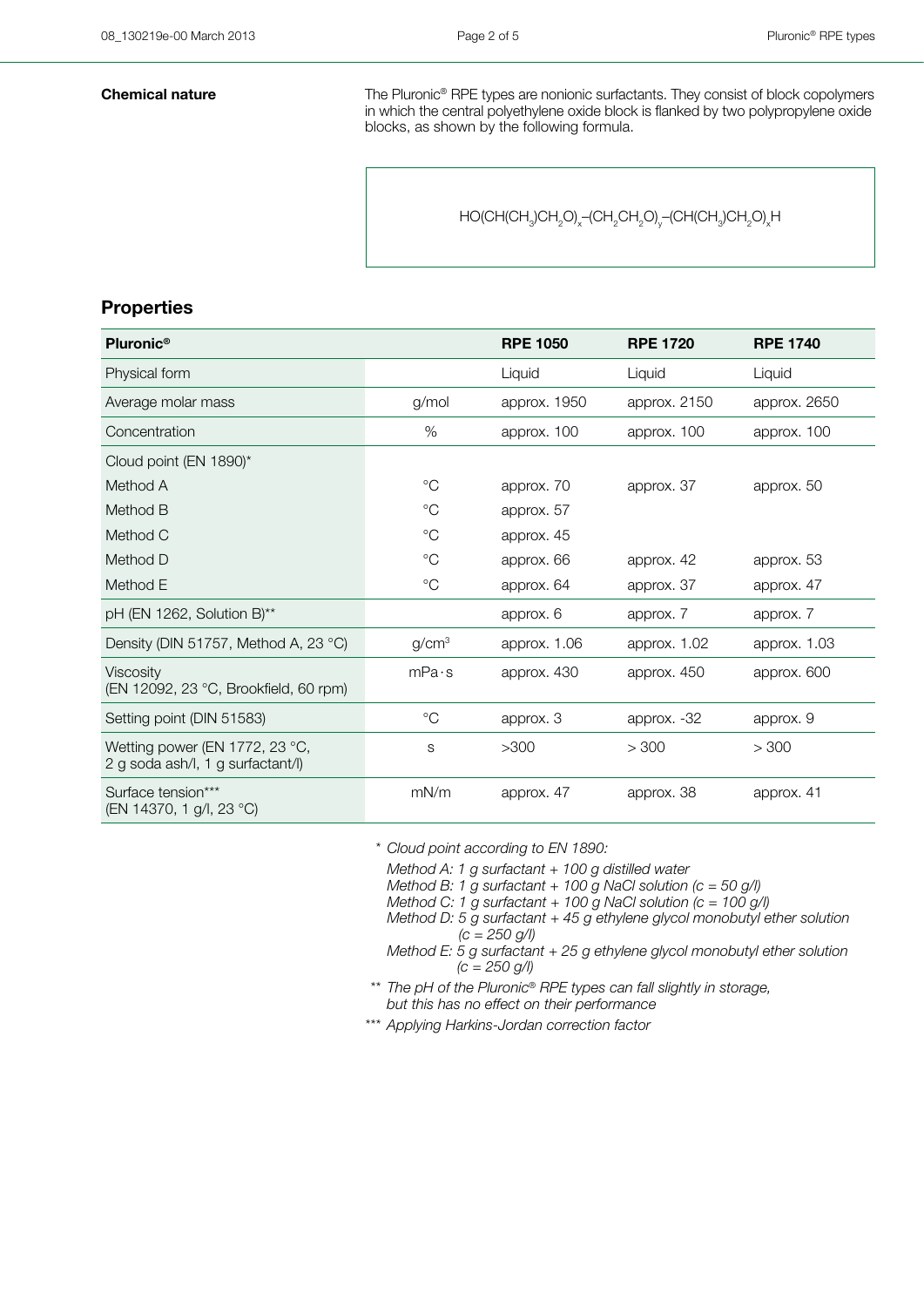| Pluronic <sup>®</sup>                                               |                   | <b>RPE 2520</b> | <b>RPE 3110</b> |
|---------------------------------------------------------------------|-------------------|-----------------|-----------------|
| Physical form                                                       |                   | Liquid          | Liquid          |
| Average molar mass                                                  | g/mol             | approx. 3100    | approx. 3500    |
| Concentration                                                       | $\%$              | approx. 100     | approx. 100     |
| Cloud point (EN 1890)*                                              |                   |                 |                 |
| Method A                                                            | $^{\circ}C$       | approx. 28      | approx. 21      |
| Method B                                                            | $^{\circ}C$       |                 |                 |
| Method C                                                            | $^{\circ}C$       |                 |                 |
| Method D                                                            | $^{\circ}C$       | approx. 35      | approx. 31      |
| Method E                                                            | $^{\circ}C$       | approx. 31      | approx. 25      |
| pH (EN 1262, Solution B)**                                          |                   | approx. 7       | approx. 7       |
| Density (DIN 51757, Method A, 23 °C)                                | g/cm <sup>3</sup> | approx. 1.02    | approx. 1.02    |
| <b>Viscosity</b><br>(EN 12092, 23 °C, Brookfield, 60 rpm)           | mPa·s             | approx. 600     | approx. 600     |
| Setting point (DIN 51583)                                           | $^{\circ}C$       | approx. -20     | approx. -30     |
| Wetting power (EN 1772, 23 °C,<br>2 g soda ash/l, 1 g surfactant/l) | S                 | > 300           | > 200           |
| Surface tension***<br>(EN 14370, 1 g/l, 23 °C)                      | mN/m              | approx. 40      | approx. 38      |

**Solubility As** a general rule, the solubility of the Pluronic<sup>®</sup> RPE types in water increases in step in step with the proportion of polyethylene oxide they contain.

If their polyethylene oxide content is constant, their solubility decreases as the molar mass of the polypropylene oxide block increases.

| Solubility in selected solvents (10% solution at 23 °C) . |  |
|-----------------------------------------------------------|--|
|-----------------------------------------------------------|--|

| Pluronic <sup>®</sup>  | <b>RPE 1050</b> | <b>RPE 1720</b> | <b>RPE 1740</b> | <b>RPE 2520</b> | <b>RPE 3110</b> |
|------------------------|-----------------|-----------------|-----------------|-----------------|-----------------|
| Water                  | $^{+}$          |                 |                 |                 |                 |
| Caustic soda (5%)      |                 |                 |                 |                 |                 |
| Hydrochloric acid (5%) | $^{+}$          |                 | ┿               |                 |                 |
| Ethanol                | $^{+}$          |                 | $^+$            |                 |                 |
| Isopropanol            | $^{+}$          | ┿               | $^+$            |                 |                 |
| Toluene                | $^{+}$          |                 | $^+$            |                 |                 |
| Mineral spirits        |                 |                 |                 |                 |                 |

*+ = Clear solution*

*– = Insoluble or sparingly soluble*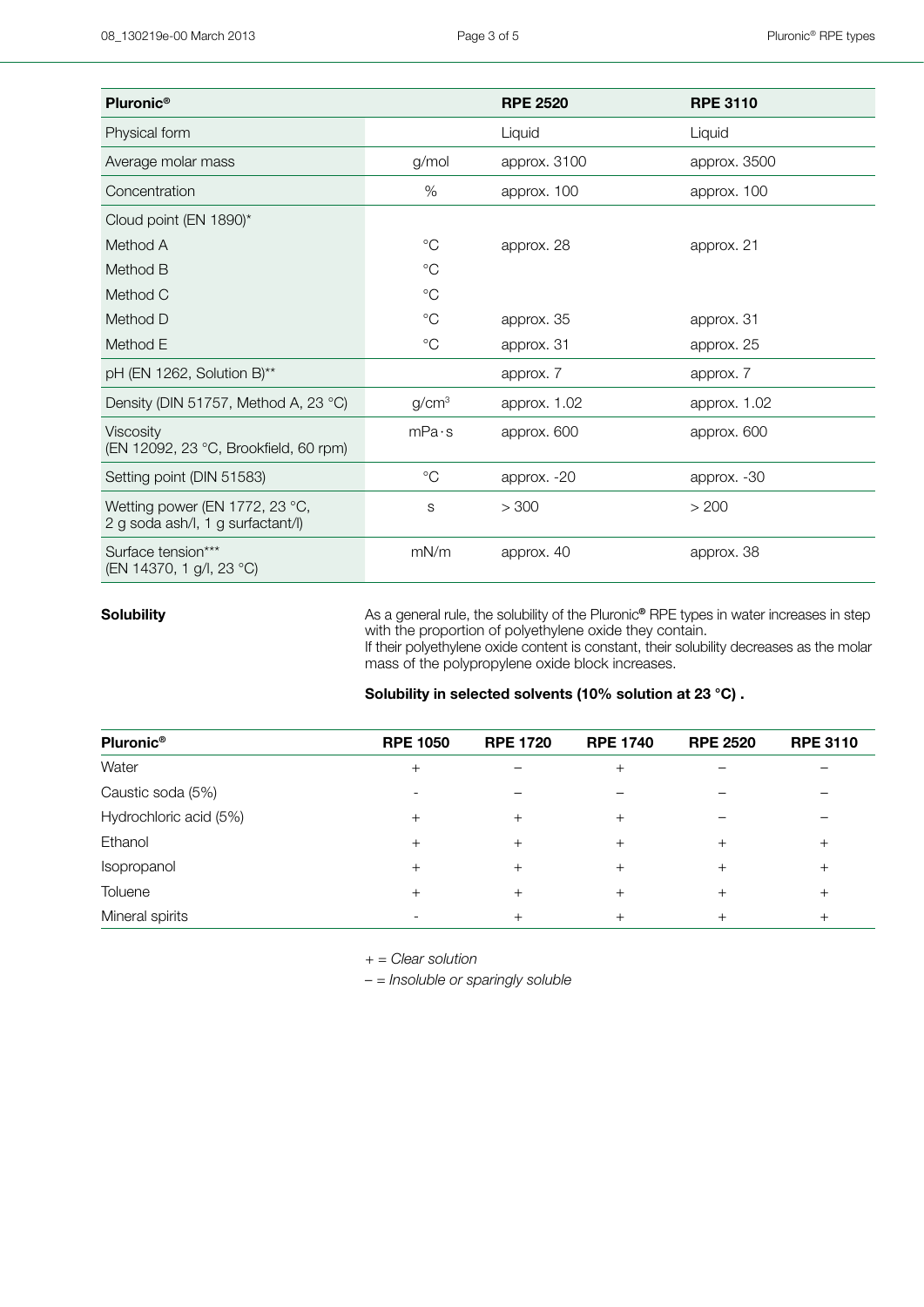| <b>Foaming</b>       | The Pluronic <sup>®</sup> RPE types do not foam or, at worst, they are very low-foaming. The<br>amount of foam formed decreases in line with their polyethylene oxide content.                                                                                                                                                                                                                                                                                                                                                                                                                                                                                                                                                             |
|----------------------|--------------------------------------------------------------------------------------------------------------------------------------------------------------------------------------------------------------------------------------------------------------------------------------------------------------------------------------------------------------------------------------------------------------------------------------------------------------------------------------------------------------------------------------------------------------------------------------------------------------------------------------------------------------------------------------------------------------------------------------------|
|                      | Foam formation can be tested in a number of ways. One method, which closely<br>simulates the conditions encountered in practice, is to measure the level of foam<br>produced in a dishwasher. The rotating spray arm is slowed down by foam, and<br>the rate of revolution corresponds to the amount of foam present. A high rate of<br>revolution means that little foam is formed. Foam can be encouraged to form by<br>adding protein. Foam formation is assessed by adding 5 parts of Pluronic® RPE<br>to 95 parts of a builder mixture consisting of 50% sodium metasilicate, 45%<br>pentasodium triphosphate and 5% soda ash. The mixture is then tested at a<br>concentration of 20 g per 10 l of water in the presence of protein. |
| <b>Compatibility</b> | Because they are nonionic, the Pluronic <sup>®</sup> RPE types can be combined with nonionic<br>(Lutensol®, Plurafac® and Pluronic® PE types), anionic (Lutensit®) and cationic<br>surfactants. They are insensitive to cations such as $Ca^{2+}$ , Mg <sup>2+</sup> and other hardness<br>ions, and they do not react with soluble alkali salts or with polyanionic compounds<br>such as carboxymethyl cellulose.                                                                                                                                                                                                                                                                                                                         |
|                      | The resistance of the Pluronic® RPE types to acids is virtually unlimited in conventional<br>applications. These products are also resistant to alkalis to some extent.                                                                                                                                                                                                                                                                                                                                                                                                                                                                                                                                                                    |
| Processing           | It is advisable to stir the surfactant into the water when making up aqueous solutions.<br>Solutions mixed in the reverse order have a much higher viscosity.                                                                                                                                                                                                                                                                                                                                                                                                                                                                                                                                                                              |
| <b>Storage</b>       | a) The Pluronic® RPE types should be stored indoors in their original packaging,<br>which should be kept tightly sealed. Storerooms must not be overheated.                                                                                                                                                                                                                                                                                                                                                                                                                                                                                                                                                                                |
|                      | b) They are hygroscopic and readily soluble in water, with the result that they absorb<br>moisture very quickly. Drums must be resealed each time they are opened.                                                                                                                                                                                                                                                                                                                                                                                                                                                                                                                                                                         |
|                      | c) They must be protected from frost.                                                                                                                                                                                                                                                                                                                                                                                                                                                                                                                                                                                                                                                                                                      |
|                      | d) The Pluronic® RPE types can become slightly cloudy if they are stored at low<br>temperatures, but this has no effect on their performance.                                                                                                                                                                                                                                                                                                                                                                                                                                                                                                                                                                                              |
|                      | This cloudiness can be dissipated by heating them to $25 - 30$ °C.                                                                                                                                                                                                                                                                                                                                                                                                                                                                                                                                                                                                                                                                         |
|                      | e) Liquid that has solidified or that shows signs of precipitation should be heated<br>to ca. 50 °C and rehomogenized before it is processed.                                                                                                                                                                                                                                                                                                                                                                                                                                                                                                                                                                                              |
|                      | f) Drums that have solidified or that have begun to precipitate should be reconstituted<br>by gentle heating, preferably in a heating cabinet. The temperature must not<br>be allowed to exceed 50 °C. This also applies if drums are heated by external<br>electrical elements. Internal electrical elements should not be used because of<br>the localized anomalies in temperature that they cause.                                                                                                                                                                                                                                                                                                                                     |
|                      | g) The Pluronic <sup>®</sup> RPE types must be blanketed with nitrogen if they are stored in<br>heated tanks (at $40 - 50$ °C) to prevent them from coming into contact with air.<br>Constant, gentle stirring helps to prevent them being discoloured as a result of<br>prolonged contact with electrical elements or external heating coils.                                                                                                                                                                                                                                                                                                                                                                                             |
| <b>Materials</b>     | The following materials can be used for tanks and drums.                                                                                                                                                                                                                                                                                                                                                                                                                                                                                                                                                                                                                                                                                   |
|                      | a) AISI 316 Ti stainless steel (X6CrNiTi1810)                                                                                                                                                                                                                                                                                                                                                                                                                                                                                                                                                                                                                                                                                              |
|                      | b) AISI 321 stainless steel (X6CrNiMoTi17122)                                                                                                                                                                                                                                                                                                                                                                                                                                                                                                                                                                                                                                                                                              |
|                      | c) Iron lined with a phenolic resin                                                                                                                                                                                                                                                                                                                                                                                                                                                                                                                                                                                                                                                                                                        |
| <b>Shelf life</b>    | Provided they are stored properly and drums are kept tightly sealed, the Pluronic <sup>®</sup><br>RPE types have a shelf life of at least two years in their original packaging.                                                                                                                                                                                                                                                                                                                                                                                                                                                                                                                                                           |
| PRD-Nos.*            | Pluronic <sup>®</sup> RPE 1050<br>30499570<br>Pluronic <sup>®</sup> RPE 1720<br>30044077<br>Pluronic <sup>®</sup> RPE 1740<br>30044136<br>Pluronic <sup>®</sup> RPE 2520<br>30044109<br>Pluronic <sup>®</sup> RPE 3110<br>30044110                                                                                                                                                                                                                                                                                                                                                                                                                                                                                                         |
|                      | *BASF's commercial product numbers.                                                                                                                                                                                                                                                                                                                                                                                                                                                                                                                                                                                                                                                                                                        |